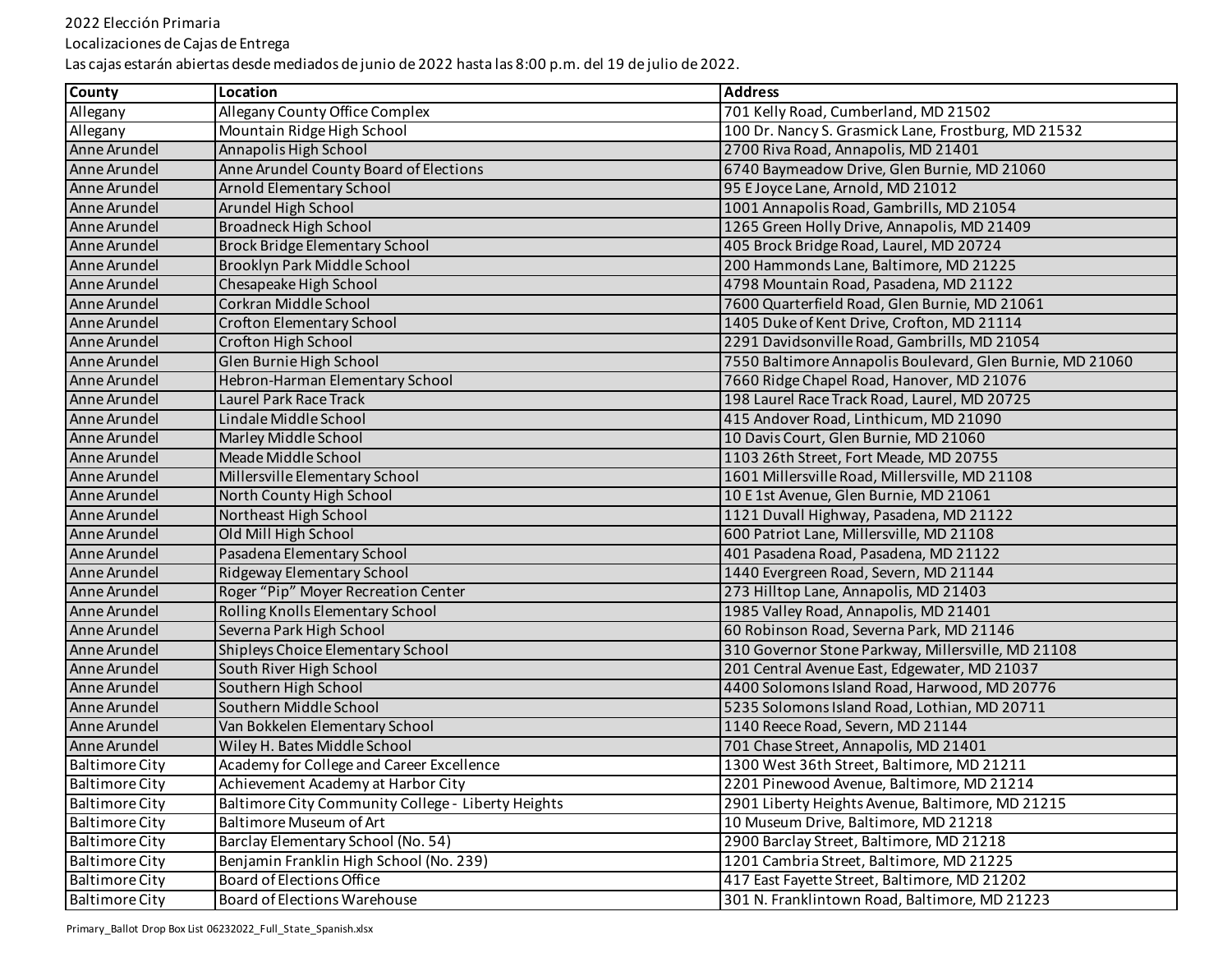Localizaciones de Cajas de Entrega

| <b>County</b>           | Location                                                        | <b>Address</b>                                        |
|-------------------------|-----------------------------------------------------------------|-------------------------------------------------------|
| <b>Baltimore City</b>   | Carver Vocational Technical High School (No. 454)               | 2201 Presstman Street, Baltimore, MD 21216            |
| <b>Baltimore City</b>   | Cross Country Elementary/Middle School at Northwestern          | 6900 Park Heights Avenue, Baltimore, MD 21215         |
| <b>Baltimore City</b>   | Dickey Hill Elementary/Middle School (No. 201)                  | 5025 Dickey Hill Road, Baltimore, MD 21207            |
| <b>Baltimore City</b>   | Digital Harbor High School (No. 416)                            | 1100 Covington Street, Baltimore, MD 21230            |
| <b>Baltimore City</b>   | Enoch Pratt Free Library Herring Run Branch                     | 3801 Erdman Avenue, Baltimore, MD 21213               |
| <b>Baltimore City</b>   | Forest Park High School                                         | 3701 Eldorado Avenue, Baltimore, MD 21207             |
| <b>Baltimore City</b>   | Frederick Douglass High School                                  | 2301 Gwynn Falls Parkway, Baltimore, MD 21217         |
| <b>Baltimore City</b>   | Hamilton Elementary Middle School (No. 236)                     | 6101 Old Harford Road, Baltimore, MD 21214            |
| <b>Baltimore City</b>   | Hampden Elementary/Middle School (No. 55)                       | 3608 Chestnut Avenue, Baltimore, MD 21211             |
| <b>Baltimore City</b>   | <b>Holabird Academy</b>                                         | 1500 Imla Street, Baltimore, MD 21224                 |
| <b>Baltimore City</b>   | League for People with Disabilities                             | 1111 East Cold Spring Lane, Baltimore, MD 21239       |
| <b>Baltimore City</b>   | Leith Walk Elementary Middle School                             | 5915 Glennor Road, Baltimore, MD 21239                |
| <b>Baltimore City</b>   | Morgan State University - Tyler Hall                            | 1700 East Cold Spring Lane, Baltimore, MD, 21251      |
| <b>Baltimore City</b>   | Mount Pleasant Church & Ministries                              | 6000 Radecke Avenue, Baltimore, MD 21206              |
| <b>Baltimore City</b>   | Patapsco Elementary School                                      | 844 Roundview Road, Baltimore, MD 21225               |
| <b>Baltimore City</b>   | Patterson High School (No. 405)                                 | 100 Kane Street, Baltimore, MD 21224                  |
| <b>Baltimore City</b>   | Paul Lawrence Dunbar High School (No. 414)                      | 1400 Orleans Street, Baltimore, MD 21231              |
| <b>Baltimore City</b>   | Pimlico Elementary School                                       | 4849 Pimlico Road, Baltimore, MD 21215                |
| <b>Baltimore City</b>   | <b>Public Safety Training Center</b>                            | 3500 W. Northern Parkway, Baltimore, MD 21215         |
| <b>Baltimore City</b>   | Reach! Partnership                                              | 2555 Harford Road, Baltimore, MD 21218                |
| <b>Baltimore City</b>   | Renaissance Academy                                             | 1301 McCulloh Street, Baltimore, MD 21217             |
| <b>Baltimore City</b>   | Southeast Anchor Library                                        | 3601 Eastern Avenue, Baltimore, MD 21224              |
| <b>Baltimore City</b>   | University of Maryland at Baltimore Community Engagement Center | 16 South Poppleton Street, Baltimore, MD 21201        |
| <b>Baltimore City</b>   | Violetteville Elementary/Middle School (No. 226)                | 1207 Pine Heights Avenue, Baltimore, MD 21229         |
| <b>Baltimore City</b>   | Western High School (No. 407)                                   | 4600 Falls Road, Baltimore, MD 21209                  |
| <b>Baltimore City</b>   | Westside Skill Center                                           | 4501 Edmondson Avenue, Baltimore, MD 21229            |
| <b>Baltimore County</b> | <b>Arbutus Recreation Center</b>                                | 865 Sulphur Spring Road, Halethorpe, MD 21227         |
| <b>Baltimore County</b> | Baltimore County Board of Elections Office                      | 11112 Gilroy Road, Hunt Valley, MD 21031              |
| <b>Baltimore County</b> | Carver Center for Arts and Technology                           | 938 York Road, Towson, MD 21204                       |
| <b>Baltimore County</b> | Catonsville High School                                         | 421 Bloomsbury Avenue, Baltimore, MD 21228            |
| <b>Baltimore County</b> | Catonsville Middle School                                       | 2301 Edmondson Avenue, Baltimore, MD 21228            |
| <b>Baltimore County</b> | County Campus Metro Centre at Owings Mills                      | 10302 Grand Central Avenue, Owings Mills, MD 21117    |
| <b>Baltimore County</b> | Deep Creek Middle School                                        | 1000 S. Marlyn Avenue, Baltimore, MD 21221            |
| <b>Baltimore County</b> | Dulaney High School                                             | 255 East Padonia Road, Lutherville-Timonium, MD 21093 |
| <b>Baltimore County</b> | Eastern Technical High School                                   | 1100 Mace Avenue, Essex, MD 21221                     |
| Baltimore County        | Fifth District Elementary School                                | 3725 Mt. Carmel Road, Upperco, MD 21155               |
| <b>Baltimore County</b> | Franklin High School                                            | 12000 Reisterstown Road, Reisterstown, MD 21136       |
| <b>Baltimore County</b> | Hereford High School                                            | 17301 York Road, Parkton, MD 21120                    |
| <b>Baltimore County</b> | Honeygo Run Community Center                                    | 9033 Honeygo Boulevard, Perry Hall, MD 21128          |
| <b>Baltimore County</b> | Jacksonville Recreation Center at Sweet Air Park                | 3605 B Sweet Air Road, Phoenix, MD 21131              |
| <b>Baltimore County</b> | Kingsville Elementary School                                    | 7300 Sunshine Avenue, Kingsville, MD 21087            |
| <b>Baltimore County</b> | Loch Raven High School                                          | 1212 Cowpens Avenue, Baltimore, MD 21286              |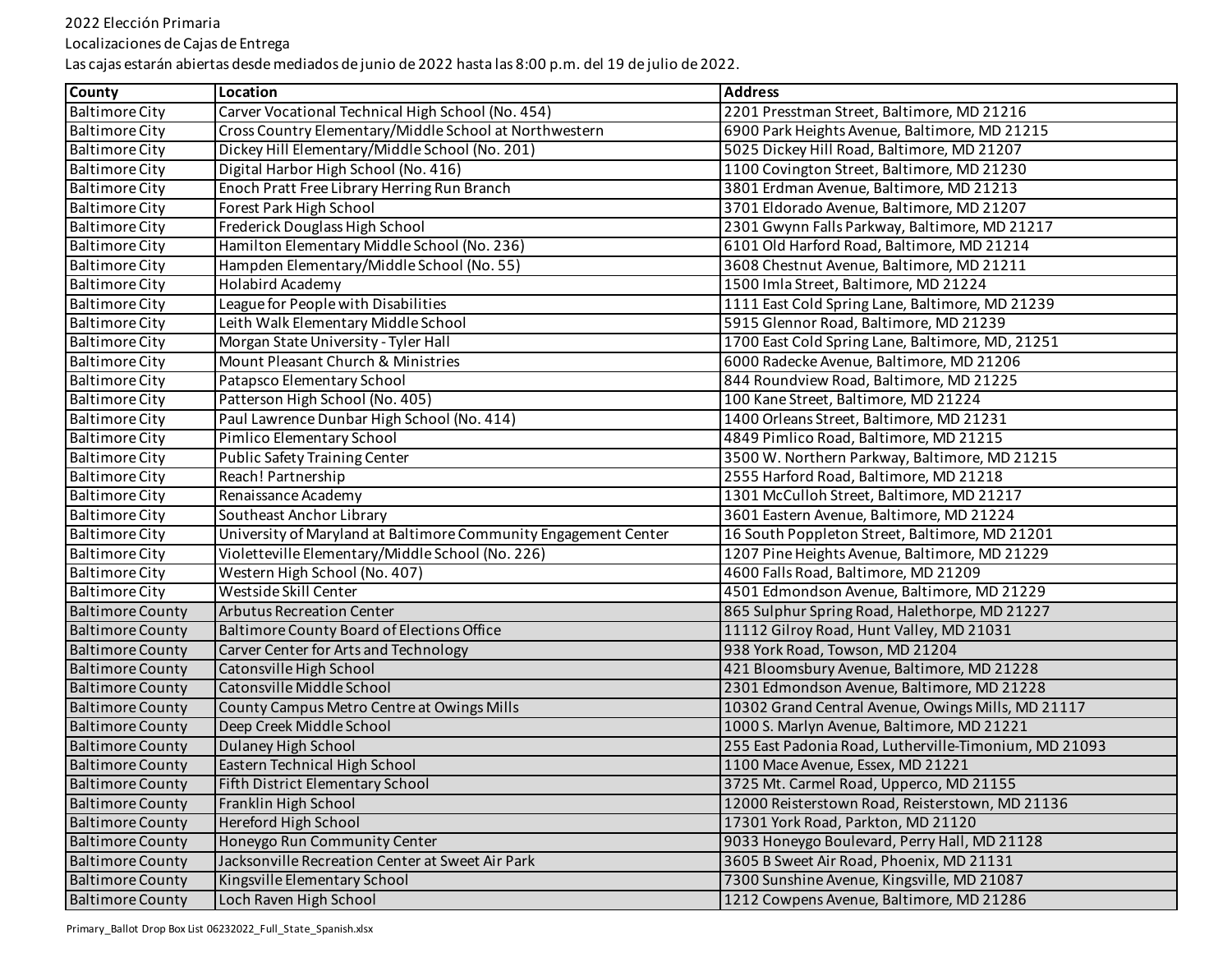Localizaciones de Cajas de Entrega

| <b>County</b>           | Location                                              | <b>Address</b>                                          |
|-------------------------|-------------------------------------------------------|---------------------------------------------------------|
| <b>Baltimore County</b> | Milford Mill Academy                                  | 3800 Washington Avenue, Baltimore, MD 21244             |
| <b>Baltimore County</b> | Millbrook Elementary School                           | 4300 Crest Heights Road, Baltimore, MD 21215            |
| <b>Baltimore County</b> | New Town High School                                  | 4931 New Town Boulevard, Owings Mills, MD 21117         |
| <b>Baltimore County</b> | Northwest Academy of Health Sciences                  | 4627 Old Court Rd, Baltimore, MD 21208                  |
| <b>Baltimore County</b> | Oregon Ridge Lodge                                    | 13401 Beaver Dam Road, Cockeysville, MD 21030           |
| <b>Baltimore County</b> | Overlea High School                                   | 5401 Kenwood Avenue, Baltimore, MD 21206                |
| <b>Baltimore County</b> | Padonia International Elementary School               | 9834 Greenside Drive, Cockeysville, MD 21030            |
| <b>Baltimore County</b> | Parkville High School                                 | 2600 Putty Hill Avenue, Baltimore, MD 21234             |
| <b>Baltimore County</b> | Perry Hall High School                                | 4601 Ebenezer Road, Nottingham, MD 21236                |
| <b>Baltimore County</b> | Pikesville High School                                | 7621 Labyrinth Road, Pikesville, MD 21208               |
| <b>Baltimore County</b> | Randallstown Community Center                         | 3505 Resource Drive, Randallstown, MD 21133             |
| <b>Baltimore County</b> | Randallstown High School                              | 4000 Offutt Road, Randallstown, MD 21133                |
| <b>Baltimore County</b> | Reisterstown Senior Center                            | 12035 Reisterstown Road, Reisterstown, MD 21136         |
| <b>Baltimore County</b> | Sollers Point Multi-Purpose Center                    | 323 Sollers Point Road, Dundalk, MD 21222               |
| <b>Baltimore County</b> | Towson High School                                    | 69 Cedar Avenue, Towson, MD 21286                       |
| <b>Baltimore County</b> | University of Maryland Baltimore Campus - The Commons | 1000 Hilltop Circle, Baltimore, MD 21250                |
| <b>Baltimore County</b> | Victory Villa Community Center                        | 404 Compass Road East, Middle River, MD 21220           |
| <b>Baltimore County</b> | Woodlawn Community Center                             | 2120 Gwynn Oak Avenue, Woodlawn, MD 21207               |
| <b>Baltimore County</b> | Woodlawn High School                                  | 1801 Woodlawn Drive, Gwynn Oak, MD 21207                |
| Calvert                 | Calvert County Board of Elections                     | 30 Duke Street, Prince Frederick, MD 20678              |
| Calvert                 | Fairview Vote Center (behind Fairview Library)        | 8120 Southern Maryland Blvd, Owings 20736               |
| Calvert                 | Northeast Community Center                            | 4075 Gordon Stinnett Avenue, Chesapeake Beach, MD 20732 |
| Calvert                 | Southern Community Center                             | 20 Appeal Lane, Lusby, MD 20657                         |
| Caroline                | Caroline County Health & Public Services Building     | 403 S. 7th Street, Denton, MD 21629                     |
| Caroline                | Federalsburg Municipal Parking Lot                    | Morris Avenue, Federalsburg, MD 21632                   |
| Caroline                | Goldsboro Volunteer Fire Department Parking Lot       | 700 Old Line Road, Goldsboro, MD 21636                  |
| Carroll                 | Board of Elections Office                             | 300 S. Center Street, Westminster MD 21157              |
| Carroll                 | Mt. Airy Senior Center                                | 703 Ridge Avenue, Mount Airy, MD 21771                  |
| Carroll                 | North Carroll Senior Center                           | 2328 Hanover Pike, Hampstead, MD 21074                  |
| Carroll                 | South Carroll Senior Center                           | 5928 Mineral Hill Road, Sykesville, MD 21784            |
| Carroll                 | Taneytown Senior Center                               | 220 Roberts Mill Road, Taneytown, MD 21787              |
| Carroll                 | Westminster Senior Center                             | 125 Stoner Avenue, Westminster, MD 21157                |
| Cecil                   | Bohemia Manor High School                             | 2755 Augustine Herman Hwy, Chesapeake City, MD 21915    |
| Cecil                   | <b>Calvert Elementary School</b>                      | 79 Brick Meetinghouse Road, Rising Sun, MD 21911        |
| Cecil                   | Cecil County Administration Building                  | 200 Chesapeake Blvd, Elkton MD 2192                     |
| Cecil                   | <b>Cecilton Elementary School</b>                     | 251 W. Main Street, Cecilton, MD 21913                  |
| Cecil                   | Cherry Hill Middle School                             | 2535 Singerly Road, Elkton, MD 21921                    |
| Cecil                   | Conowingo Elementary School                           | 471 Rowlandsville Road, Conowingo, MD 21918             |
| Cecil                   | Elkton High School                                    | 110 James Street, Elkton, MD 21921                      |
| Cecil                   | North East Middle School                              | 200 E. Cecil Avenue, North East, MD 21901               |
| Cecil                   | Perryville Middle School                              | 850 Aiken Avenue, Perryville, MD 21903                  |
| Cecil                   | Rising Sun Middle School                              | 289 Pearl Street, Rising Sun, MD 21911                  |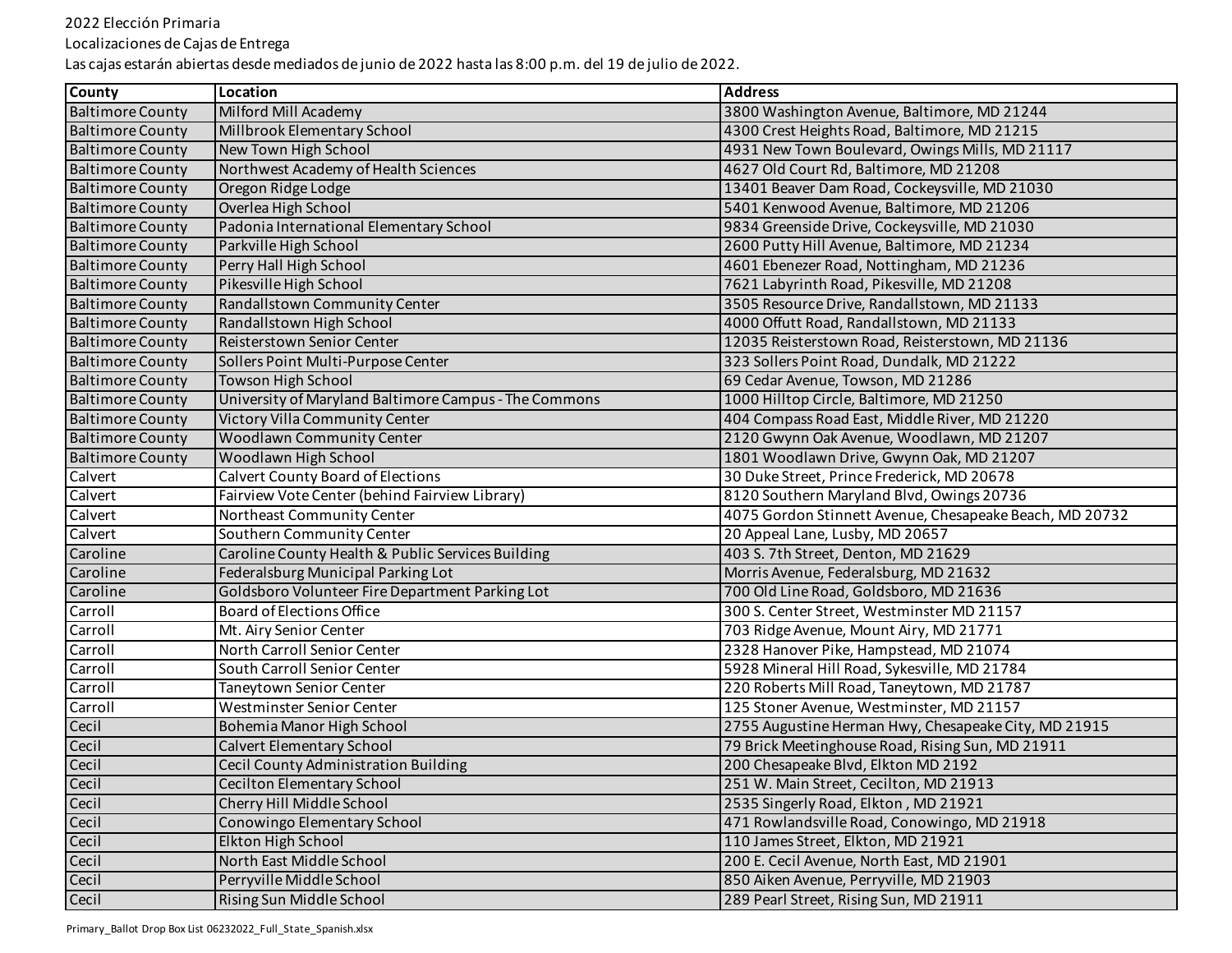Localizaciones de Cajas de Entrega

| <b>County</b> | Location                                       | <b>Address</b>                                           |
|---------------|------------------------------------------------|----------------------------------------------------------|
| Charles       | <b>Charles County Board of Elections</b>       | 201 East Charles Street, La Plata, MD 20646              |
| Charles       | Henry E. Lackey High School                    | 3000 Chicamuxen Road, Indian Head, MD 20640              |
| Charles       | St. Joseph's Parish Center                     | 4605 St. Joseph's Way, Pomfret, MD 20675                 |
| Charles       | Thomas Stone High School                       | 3785 Leonardtown Road, Waldorf, MD 20601                 |
| Charles       | Waldorf Jaycees                                | 3090 Crain Highway, Waldorf, MD 20601                    |
| Charles       | Westlake High School                           | 3300 Middletown Road, Waldorf, MD 20603                  |
| Dorchester    | Dorchester County Office Building              | 501 Court Lane, Cambridge, MD 21613                      |
| Dorchester    | Veterans Memorial Park                         | 204 South Main Street, Hurlock, MD 21643                 |
| Frederick     | <b>Brunswick Middle School</b>                 | 301 Cummings Drive, Brunswick, MD 21716                  |
| Frederick     | Catoctin High School                           | 14745 Sabillasville Road, Thurmont, MD 21788             |
| Frederick     | Frederick County Board of Elections Office     | 340A Montevue Lane, Frederick, MD 21701                  |
| Frederick     | Gov. Thomas Johnson High School                | 1501 North Market Street, Frederick, Md 21701            |
| Frederick     | Middletown Primary School                      | 403 Franklin Street, Middletown, MD 21769                |
| Frederick     | Oakdale High School                            | 5850 Eaglehead Drive, Ijamsville, MD 21754               |
| Frederick     | Urbana Regional Library                        | 9020 Amelung Street, Frederick, MD 21704                 |
| Frederick     | William R. Talley Recreation Center            | 121 N. Bentz Street, Frederick, MD 21701                 |
| Garrett       | Grantsville Volunteer Fire Department          | 178 Springs Road, Grantsville MD 21536                   |
| Garrett       | <b>Oakland Community Center</b>                | 14 N. 8th Street, Oakland, MD 21550                      |
| Harford       | Aberdeen Senior Center                         | 7 Franklin Street, Aberdeen, MD 21001                    |
| Harford       | <b>Edgewood Recreation Center</b>              | 1980 Brookside Drive, Edgewood, MD 21040                 |
| Harford       | <b>Harford County Board of Elections</b>       | 133 Industry Lane, Forest Hill, MD 21050                 |
| Harford       | Havre De Grace Senior Center                   | 351 Lewis Lane, Havre de Grace, MD 21078                 |
| Harford       | Jarrettsville Volunteer Fire Company           | 3825 Federal Hill Road, Jarrettsville, MD 21084          |
| Harford       | McFaul Activity Center                         | 525 W. MacPhail Road, Bel Air, MD 21014                  |
| Howard        | Elkridge Library                               | 6540 Washington Blvd, Elkridge, MD 21075                 |
| Howard        | Gary J Arthur Community Center                 | 2400 Route 97, Cooksville, MD 21723                      |
| Howard        | <b>George Howard Building</b>                  | 3430 Courthouse Drive, Ellicott City, MD 21043           |
| Howard        | <b>Howard County Board of Elections</b>        | 9770 Patuxent Woods Drive, Suite 200, Columbia, MD 21046 |
| Howard        | <b>Howard High School</b>                      | 8700 Old Annapolis Road, Ellicott City, MD 21043         |
| Howard        | Laurel Woods Elementary School                 | 9250 North Laurel Road, Laurel, MD 20723                 |
| Howard        | Long Reach High School                         | 6101 Old Dobbin Lane, Columbia, MD 21046                 |
| Howard        | Marriots Ridge High School                     | 12100 Woodford Drive, Marriottsville MD 21104            |
| Howard        | Reservoir High School                          | 11550 Scaggsville Road, Fulton MD 20759                  |
| Howard        | Wilde Lake High School                         | 5460 Trumpeter Road, Columbia, MD 21044                  |
| Kent          | Galena Volunteer Fire Company                  | 90 E. Cross Street, Galena, MD 21635                     |
| Kent          | Kent County Public Library                     | 408 High Street, Chestertown, MD 21620                   |
| Kent          | Rock Hall Fire Department                      | 21500 Rock Hall Avenue, Rock Hall, MD 21661              |
| Montgomery    | <b>Activity Center at Bohrer Park</b>          | 506 So. Frederick Avenue, Gaithersburg, MD 20877         |
| Montgomery    | Albert Einstein High School                    | 11135 Newport Mill Road, Kensington, MD 20895            |
| Montgomery    | Asbury Methodist Village (Rosborough Center)   | 409 Russell Avenue, Gaithersburg, MD 20877               |
| Montgomery    | <b>Bauer Drive Community Recreation Center</b> | 14625 Bauer Drive, Rockville, MD 20853                   |
| Montgomery    | Bethesda-Chevy Chase High School               | 4301 East-West Highway, Bethesda, MD 20814               |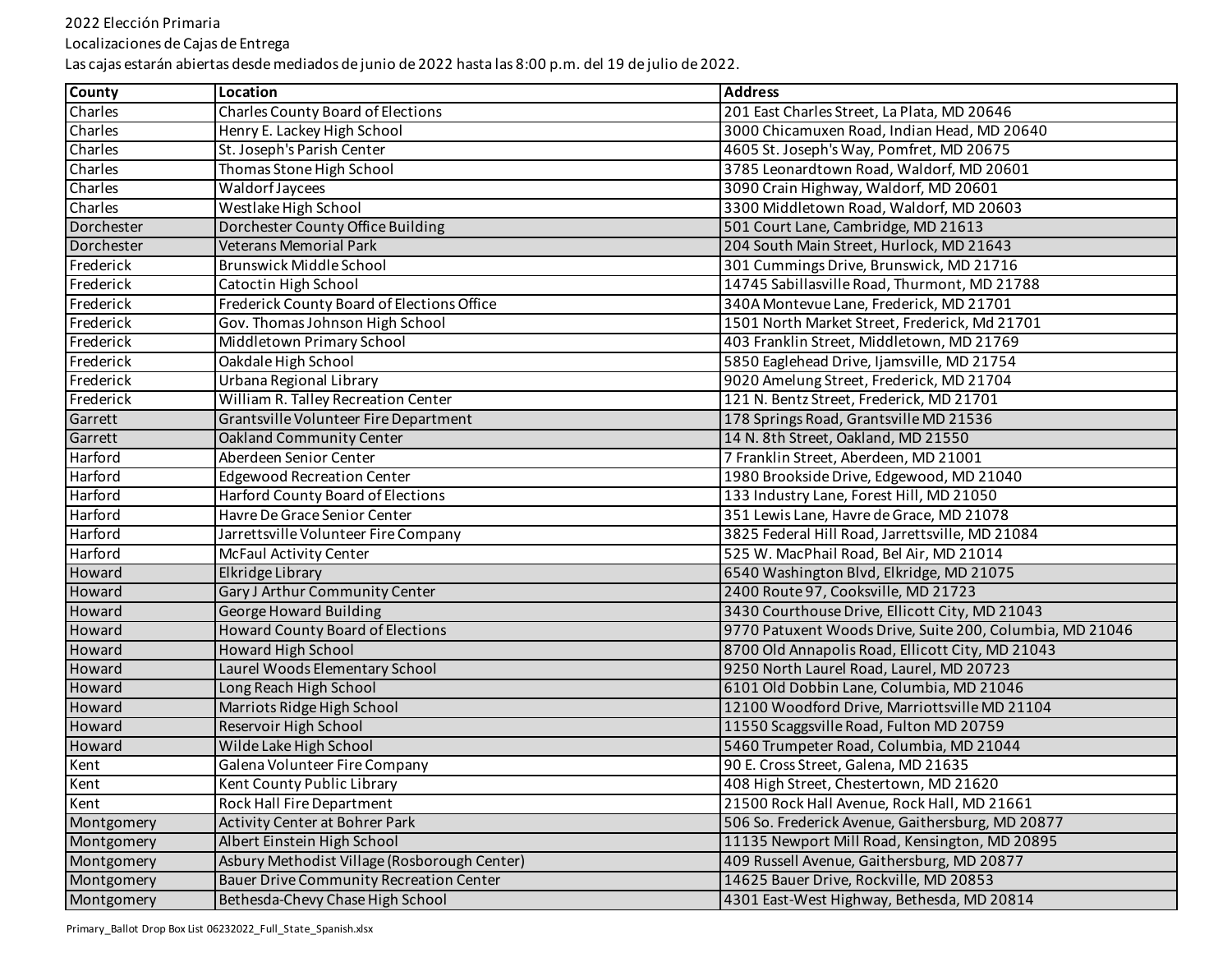Localizaciones de Cajas de Entrega

| County     | Location                                                       | <b>Address</b>                                         |
|------------|----------------------------------------------------------------|--------------------------------------------------------|
| Montgomery | Bette Carol Thompson Scotland Neighborhood Recreation Center   | 7700 Scotland Drive, Potomac, MD 20854                 |
| Montgomery | Clarksburg High School                                         | 22500 Wims Road, Clarksburg, MD 20871                  |
| Montgomery | Col. Zadok Magruder High School                                | 5939 Muncaster Mill Road, Rockville, MD 20855          |
| Montgomery | Damascus Community Recreation Center                           | 25520 Oak Drive, Damascus, MD 20872                    |
| Montgomery | Damascus High School                                           | 25921 Ridge Road, Damascus, MD 20872                   |
| Montgomery | East County Community Recreation Center                        | 3310 Gateshead Manor Way, Silver Spring, MD 20904      |
| Montgomery | <b>Executive Office Building</b>                               | 101 Monroe Street, Rockville, MD 20850                 |
| Montgomery | Friendship Heights Village Center                              | 4433 South Park Avenue, Chevy Chase, MD 20815          |
| Montgomery | Gaithersburg High School                                       | 101 Education Boulevard, Gaithersburg, MD 20877        |
| Montgomery | Germantown Community Recreation Center                         | 18905 Kingsview Road, Germantown, MD 20874             |
| Montgomery | Gwendolyn E. Coffield Community Recreation Center              | 2450 Lyttonsville Road, Silver Spring, MD 20910        |
| Montgomery | James Hubert Blake High School                                 | 300 Norwood Road, Silver Spring, MD 20905              |
| Montgomery | Jane E. Lawton Community Recreation Center                     | 4301 Willow Lane, Chevy Chase, MD 20815                |
| Montgomery | John F. Kennedy High School                                    | 1901 Randolph Road, Silver Spring, MD 20902            |
| Montgomery | Leisure World - Clubhouse I                                    | 3700 Rossmoor Boulevard, Silver Spring, MD 20906       |
| Montgomery | Longwood Community Recreation Center                           | 19300 Georgia Avenue, Brookeville, MD 20833            |
| Montgomery | Margaret Schweinhaut Senior Center                             | 1000 Forest Glen Road, Silver Spring, MD 20901         |
| Montgomery | Marilyn J. Praisner Community Recreation Center                | 14906 Old Columbia Pike, Burtonsville, MD 20866        |
| Montgomery | Mid-County Community Recreation Center                         | 2004 Queensguard Road, Silver Spring, MD 20906         |
| Montgomery | Montgomery Blair High School                                   | 51 University Boulevard East, Silver Spring, MD 20901  |
| Montgomery | Montgomery County Board of Elections                           | 18753 No. Frederick Avenue, Gaithersburg, MD 20879     |
| Montgomery | Montgomery County Conference Center at Bethesda North Marriott | 5701 Marinelli Road, Rockville, MD 20852               |
| Montgomery | Nancy H. Dacek, North Potomac Community Recreation Center      | 13850 Travilah Road, Rockville, MD 20850               |
| Montgomery | Northwest High School                                          | 13501 Richter Farm Road, Germantown, MD 20874          |
| Montgomery | Northwood High School                                          | 919 University Boulevard West, Silver Spring, MD 20901 |
| Montgomery | Paint Branch High School                                       | 14121 Old Columbia Pike, Burtonsville MD 20866         |
| Montgomery | Poolesville High School                                        | 17501 West Willard Road, Poolesville MD 20837          |
| Montgomery | Potomac Community Recreation Center                            | 11315 Falls Road, Potomac, MD 20854                    |
| Montgomery | Quince Orchard High School                                     | 15800 Quince Orchard Road, Gaithersburg, MD 20878      |
| Montgomery | Richard Montgomery High School                                 | 250 Richard Montgomery Drive, Rockville, MD 20852      |
| Montgomery | Riderwood Village - Village Square Clubhouse                   | 3110 Gracefield Road, Silver Spring, MD 20904          |
| Montgomery | Robertson Park Youth Center                                    | 801 Rabbitt Road, Gaithersburg, MD 20878               |
| Montgomery | Rockville City Hall                                            | 111 Maryland Avenue, Rockville, MD 20850               |
| Montgomery | Rockville High School                                          | 2100 Baltimore Road, Rockville, MD 20851               |
| Montgomery | Sandy Spring Volunteer Fire Department                         | 17921 Brooke Road, Sandy Spring, MD 20860              |
| Montgomery | Seneca Valley High School                                      | 19401 Crystal Rock Drive, Germantown, MD 20874         |
| Montgomery | Sherwood High School                                           | 300 Olney-Sandy Spring Road, Sandy Spring, MD 20860    |
| Montgomery | <b>Silver Spring Civic Building</b>                            | 1 Veterans Place, Silver Spring, MD 20910              |
| Montgomery | Springbrook High School                                        | 201 Valley Brook Drive, Silver Spring, MD 20904        |
| Montgomery | Takoma Park Community Center                                   | 7500 Maple Avenue, Takoma Park MD 20912                |
| Montgomery | Thomas S. Wootton High School                                  | 2100 Wootton Parkway, Rockville MD 20850               |
| Montgomery | <b>Upper County Community Recreation Center</b>                | 8201 Emory Grove Road, Gaithersburg, MD 20877          |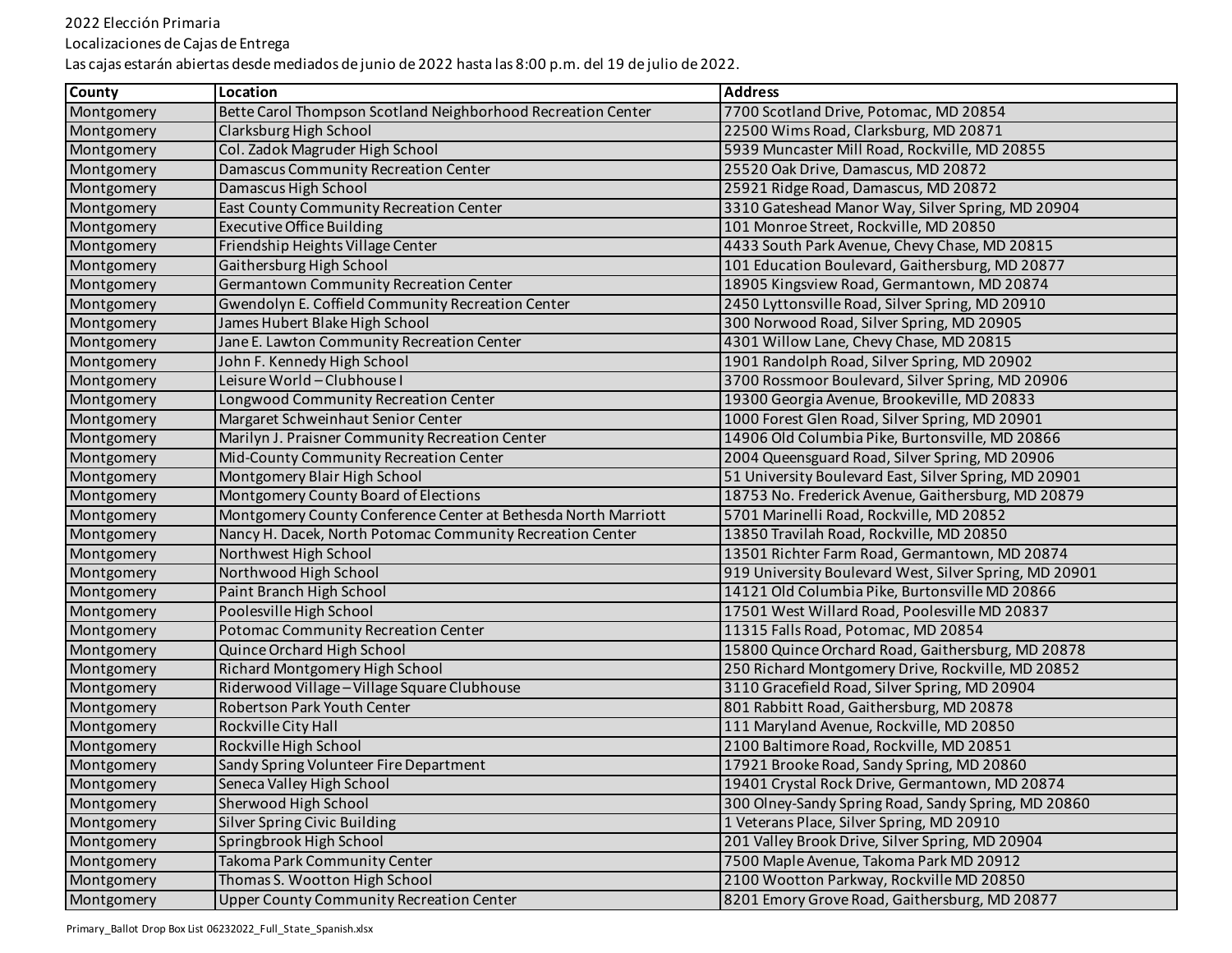Localizaciones de Cajas de Entrega

| <b>County</b>   | Location                                            | <b>Address</b>                                    |
|-----------------|-----------------------------------------------------|---------------------------------------------------|
| Montgomery      | Walt Whitman High School                            | 7100 Whittier Blvd Bethesda MD 20817              |
| Montgomery      | Walter Johnson High School                          | 6400 Rock Spring Drive, Bethesda MD 20814         |
| Montgomery      | Watkins Mill High School                            | 10301 Apple Ridge Road, Gaithersburg MD 20879     |
| Montgomery      | Wheaton High School                                 | 12401 Dalewood Drive, Silver Spring, MD 20906     |
| Montgomery      | Wheaton Library & Community Recreation Center       | 11701 Georgia Avenue, Wheaton, MD 20902           |
| Montgomery      | White Oak Community Recreation Center               | 1700 April Lane, Silver Spring, MD 20904          |
| Montgomery      | Wilson Wims Elementary School                       | 12520 Blue Sky Drive, Clarksburg, MD 20871        |
| Montgomery      | Winston Churchill High School                       | 11300 Gainsborough Road, Potomac, MD 20854        |
| Prince George's | Accokeek VFD Training & Activity Center             | 16111 Livingston Road, Accokeek, MD 20607         |
| Prince George's | <b>Baden Community Center</b>                       | 13601 Baden-Westwood Road, Brandywine, MD 20613   |
| Prince George's | Beltsville Community Center                         | 3900 Sellman Road, Beltsville, MD 20705           |
| Prince George's | Berwyn Community Center                             | 6200 Pontiac Street, Berwyn Heights, MD 20740     |
| Prince George's | <b>Bladensburg Community Center</b>                 | 4500 57th Avenue, Bladensburg, MD 20710           |
| Prince George's | <b>Board of Elections Office</b>                    | 1100 Mercantile Lane, Suite 115A, Largo, MD 20774 |
| Prince George's | <b>Bowie Community Center</b>                       | 3209 Stonybrook Drive, Bowie, MD 20715            |
| Prince George's | <b>Bowie Gymnasium</b>                              | 4100 Northview Dr, Bowie, MD 20716                |
| Prince George's | Bowie State University - Goodloe House              | 14000 Jericho Park Road, Bowie, MD 20715          |
| Prince George's | Cedar Heights Community Center                      | 1200 Glen Willow Drive, Seat Pleasant, MD 20743   |
| Prince George's | College Park Community Center                       | 5051 Pierce Avenue, College Park, MD 20740        |
| Prince George's | Deerfield Run School Community Center               | 13000 Laurel Bowie Road, Laurel, MD 20708         |
| Prince George's | <b>Glassmanor Community Center</b>                  | 1101 Marcy Avenue, Oxon Hill, MD 20745            |
| Prince George's | Glenarden Community Center                          | 8615 Mclain Avenue, Glenarden, MD 20706           |
| Prince George's | Glenn Dale Community Center                         | 11901 Glenn Dale Blvd, Glenn Dale, MD 20769       |
| Prince George's | Harmony Hall Community Center                       | 10701 Livingston Road, Fort Washington, MD 20744  |
| Prince George's | Hillcrest Heights Community Center                  | 2300 Oxon Run Drive, Temple Hills, MD 20748       |
| Prince George's | John E. Howard Community Center                     | 4400 Shell Street, Capitol Heights, MD 20743      |
| Prince George's | Kentland Community Center                           | 2413 Pinebrook Avenue, Landover, MD 20785         |
| Prince George's | Lake Arbor Community Center                         | 10100 Lake Arbor Way, Bowie, MD 20721             |
| Prince George's | Largo/Kettering/Perrywood Community Center          | 431 Watkins Park Drive, Upper Marlboro, MD 20774  |
| Prince George's | Laurel-Beltsville Senior Activity Center            | 7120 Contee Road, Laurel, MD 20707                |
| Prince George's | New Carrollton Library                              | 7414 Riverdale Road, New Carrollton, MD 20784     |
| Prince George's | North Brentwood Community Center                    | 4012 Webster Street, Brentwood, MD 20722          |
| Prince George's | North Forestville Community Center                  | 2311 Ritchie Road, North Forestville, MD 20747    |
| Prince George's | Peppermill Community Center                         | 610 Hill Road, Landover, MD 20785                 |
| Prince George's | Prince George's Community Center                    | 6600 Adelphi Road, Hyattsville, MD 20782          |
| Prince George's | Riderwood Lakeside Commons                          | 3140 Gracefield Road, Silver Spring, MD 20904     |
| Prince George's | Rollingcrest-Chillum Community Center               | 6120 Sargent Road, Chillum, MD 20782              |
| Prince George's | South Bowie Community Center                        | 1717 Pittsfield Lane, Bowie, MD 20716             |
| Prince George's | Southern Area Aquatic and Recreation Complex        | 13601 Missouri Avenue, Brandywine, MD 20613       |
| Prince George's | Southern Regional Technology and Recreation Complex | 7007 Bock Road, Fort Washington, MD 20744         |
| Prince George's | <b>Suitland Community Center</b>                    | 5600 Regency Lane, Forestville, MD 20747          |
| Prince George's | Temple Hills Community Center                       | 5300 Temple Hills Road, Temple Hills, MD 20748    |